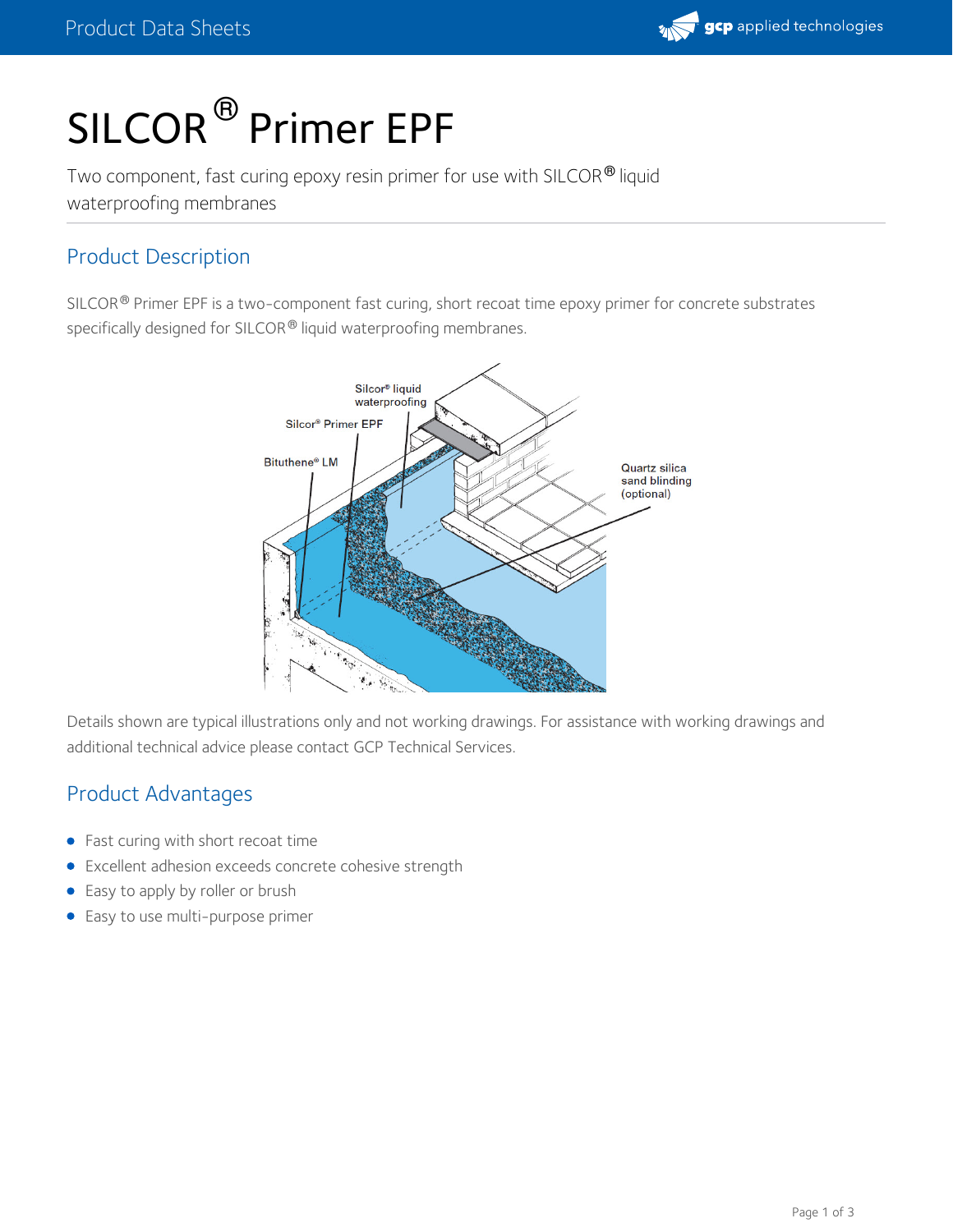

## Installation

#### Surface Preparation

- Minimum cohesive strength of concrete is 115 psi for limited access roofs and 215 psi for vehicular trafficked decks. Where these values are not achieved by pull-off adhesion testing, remove all laitance by shot blasting.
- Surfaces must be clean, sound, free of dust, laitance, sealers, grease or any other contaminants that might reduce adhesion.
- If power washing the substrate, allow sufficient time for the residual humidity to dissipate. The substrate moisture content before application of the primer must be less than 5%. The primer surface before application of SILCOR  $^\circ$ liquid membrane must be clean and dry.
- For further details concerning surface preparation guidelines and primer choice, refer to the SILCOR® Application Manual.

#### Mixing

- Store SILCOR<sup>®</sup> Primer EPF in a dry and cool place out of direct sunlight.
- Add the complete quantity of the B-component to the A-component to assure correct mixing ratio.
- Mix with a slow turning mixer (less than 300 rpm) for 3 minutes in order to obtain a homogeneous mixture.

#### Application

- The application temperature range is 40°F to 80°F. Higher temperatures reduce the pot-life considerably.
- Apply SILCOR $^\circledR$  Primer EPF to the surface by brush or roller immediately after mixing ensuring coverage of the entire surface.
- Pour the primer onto the surface in a zigzag trail.
- After pouring onto the surface, distribute the primer evenly with foam rubber squeegees and roll using Perlon rollers.
- The primer should be evenly distributed at 10 mils thickness with complete coverage of the surface.
- If the surface is very porous and absorbs primer to the extent that open surface remains additional primer must be added in this area within the pot life or recoat time of the primer.

#### Curing

- The SILCOR® membrane should be applied within 24 hours. This window is influenced by ambient temperature and humidity. When this time is exceeded before the membrane is applied, re-apply a new layer of SILCOR® Primer EPF.
- The SILCOR® membrane application window using SILCOR® Primer EPF can be extended by broadcasting dry quartz silica sand into the primed surface. Broadcast sand to full saturation. Use sand of 16/30 mesh for coating thickness of up to 80 mils. For larger coating thicknesses larger grain sizes can be used. Remove surplus sand and partially bonded particles with a scrubber after the primer is dry to the touch.
- SILCOR $^\circledR$  Primer EPF can be filled with dry, washed quartz silica sand (20/40 mesh) to make a scratch coat for repairing and leveling small surface defects before the application of the membrane.

#### Cleaning

Mixing and application equipment should be cleaned immediately with mineral spirits. Remove hardened material mechanically. All solvents should be used only in accordance with manufacturer's recommendations. Do not use solvents to clean hands or skin.